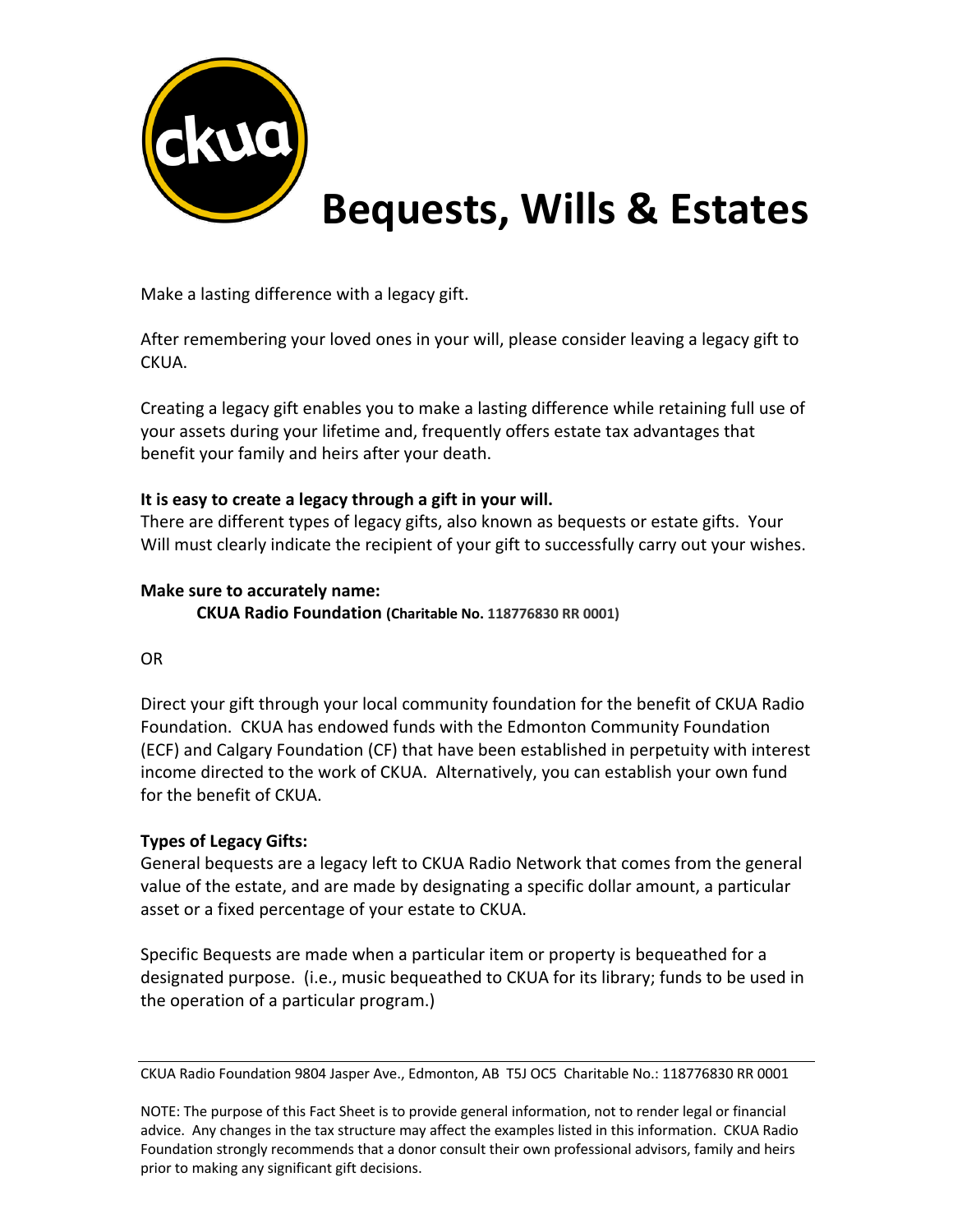

# **Bequests, Wills & Estates**

Residual Bequests are made when you intend to leave the residue portion (any leftover property) of your assets to CKUA Radio Foundation after other terms of the will have been satisfied.

Contingency Bequests allow you to leave a portion of your estate to CKUA Radio Foundation if your named beneficiary does not survive you.

### **Benefits of Making a Bequest**

- You can create a meaningful legacy by designating your gift to CKUA Radio Foundation and, if you wish, to a priority area that matches your interests with CKUA's future plans
- A bequest is tax-effective your estate may claim gifts in the year of death equal to 100 per cent of your net income in that year and unused credits may be carried back one year
- You will continue to have use of your assets while you are alive
- A bequest is revocable and can be changed if your financial circumstances change

### *Considering a bequest in your will? Please contact: Karla Schell, Director of External Relations (kschell@ckua.com) or any member of CKUA's Development Team (donors@ckua.com).*

### **Suggested Gift Process**

- Contact Karla Schell (kschell@ckua.com) or any member of the Development team (donors@ckua.com) to discuss how a gift in your will can support CKUA initiatives important to you.
- Consult your professional advisors so that your gift takes into account your overall estate and tax planning considerations
- Execute a fund agreement with CKUA Radio Foundation
- Have your lawyer update or create your will to include a gift to **CKUA Radio Foundation (Charitable No**: **118776830 RR 0001)**
- Upon realization of your estate, CKUA will receive your gift and put it to work to support the CKUA priorities you specified in your fund agreement
- A receipt for tax purposes will be issued to your estate for the full fair-market value of your gift based on rules outline in the Canada Income Tax Act.

CKUA Radio Foundation 9804 Jasper Ave., Edmonton, AB T5J OC5 Charitable No.: 118776830 RR 0001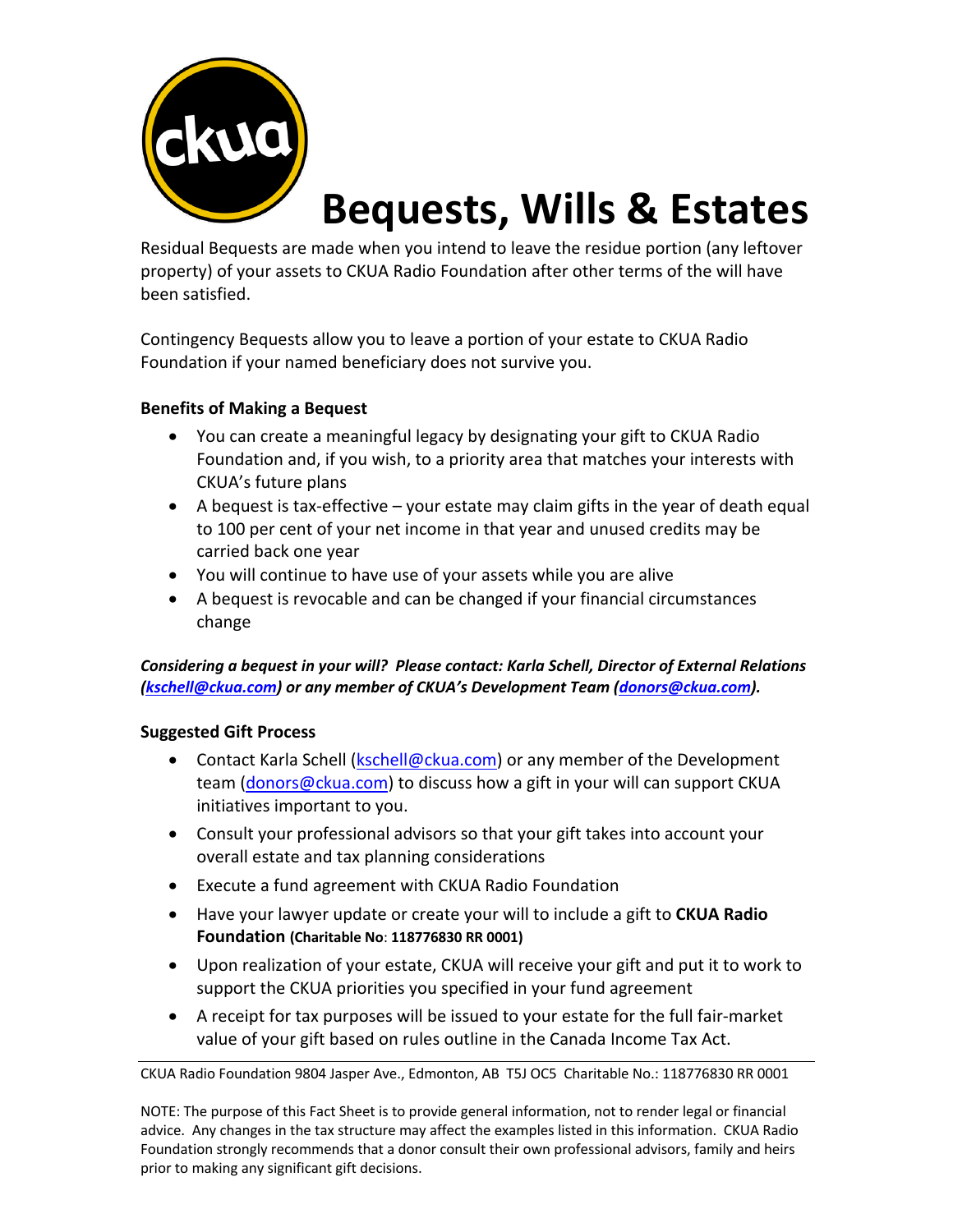

# **Bequests, Wills & Estates**

Your legacy gift will continue to make a difference

While there is no obligation to discuss your gift with CKUA, contacting us when you are planning your estate will help ensure your wishes are understood when you are no longer able to make them clear.

It is also a good idea to make your loved ones aware of your intentions to leave a bequest to CKUA Radio Foundation. If you wish, they may be actively involved in the fund established through your estate.

## **SAMPLE BEQUEST CLAUSES**

The following sample bequest clauses are provided to assist you as you give thought to the type of gift you may want to leave to support CKUA Radio Foundation. These are provided as examples only and should be reviewed by your professional advisors assisting you with your estate and financial planning.

We strongly recommend contacting us to establish a fund agreement for your gift that clearly articulates your gift intent.

### **Make sure to accurately name: CKUA Radio Foundation (Charitable Registration No. 118776830 RR 0001)**

OR direct your gift through:

Edmonton Community Foundation or Calgary Foundation for the benefit of CKUA Radio Foundation

CKUA Radio Foundation 9804 Jasper Ave., Edmonton, AB T5J OC5 Charitable No.: 118776830 RR 0001